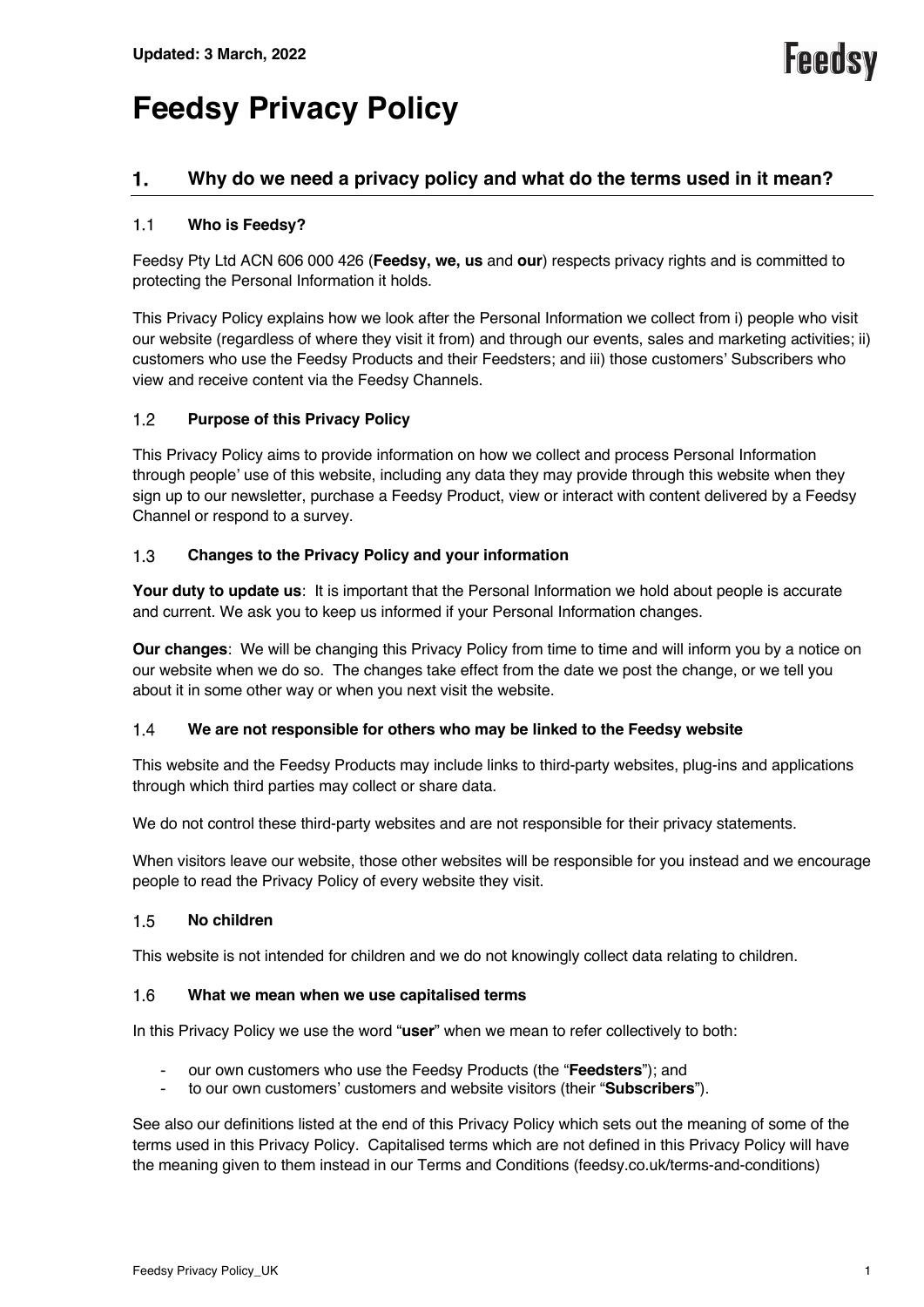# $2.1$ **Controller**

Feedsy is the controller and so we are responsible for the Personal Information collected when people visit the Feedsy website.

However we also provide Feedsy Products and Feedsy Content via Feedsy Channels to our own customers who use them. When they use them, then they are the controller and are responsible for the Personal Information collected by us on their behalf when users visit, use and interact with the Feedsy Products and Feedsy Content via the Feedsy Channels.

# 2.2 **Contact details**

We have appointed a data protection officer (**DPO**) who is responsible for overseeing our compliance with and any questions about us and this Privacy Policy.

If you have any questions about this Privacy Policy or you want to exercise your legal rights under applicable privacy laws, then you should contact our DPO using the details set out below.

Full name of legal entity: Feedsy Pty Ltd

Email address: privacy@feedsy.info

Postal address: PO Box 76, Aldgate, South Australia, Australia 5154

People have the right to make a complaint at any time to their local data protection authority.

**EEA residents**: For people who are resident in the European Economic Area or the United Kingdom, this is likely to be the UK's Information Commissioner's Office (**ICO**) [link to https://ico.org.uk/]

**Australian residents**: For people who are resident in Australia, the Office of the Australian Information Commissioner (**OAIC**) [link to at https://www.oaic.gov.au]

However, we would appreciate the chance to deal with any concerns first and ask that you contact us to give us a chance to address your concerns or queries.

# 3. **What Personal Information do we or our customers collect about users?**

### $3.1$ **Data we collect**

**Personal Information**, or **personal data**, means any information about an individual from which that person can be identified. It does not include data where the identity has been removed (anonymous data).

We may collect, use, store and transfer different kinds of Personal Information about people and users which we have grouped together follows:

- **Identity Data** includes first name, last name, username or similar identifier, job title,  $(a)$ organisation name.
- $(b)$ **Contact Data** includes billing address, email address and telephone numbers.
- $(c)$ **Financial Data** includes our customers' bank account or payment card details.
- $(d)$ **Transaction Data** includes details about payments to and from our customers and other details of the Feedsy Products purchased from us.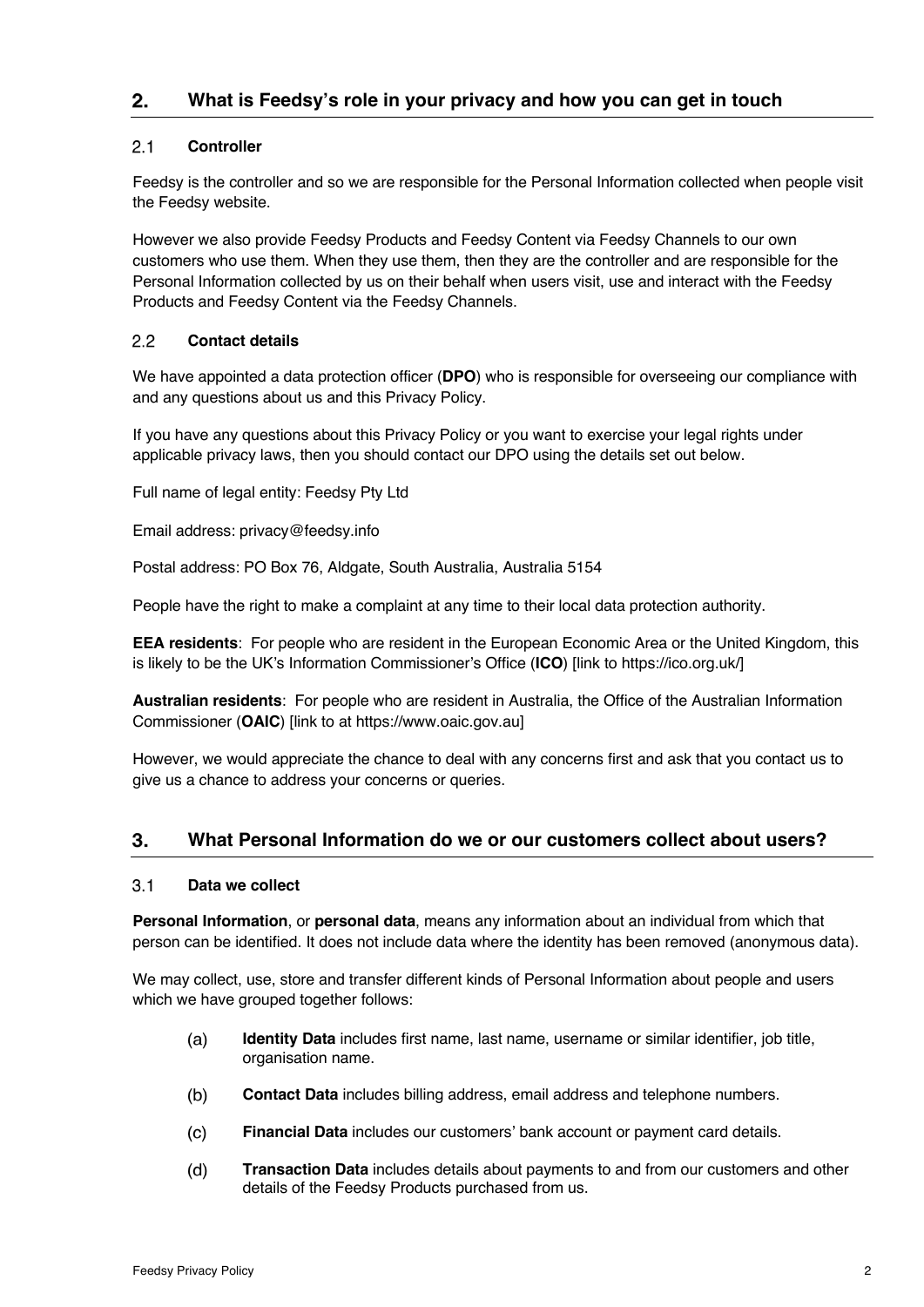- $(e)$ **Technical Data** includes internet protocol (IP) address, Wi-Fi information, login data, browser type and version, time zone setting and location, browser plug-in types and versions, connection information (for example, mobile operator name or internet service provider, browser type, language and time zone, and mobile phone number), operating system and platform and other technology on the devices (including unique device identifiers and characteristics) used to access this website and the Feedsy Products and Feedsy Channels.
- $(f)$ **Log Data** includes log files that record data each time a device accesses our servers or our third party service providers' servers and those log files contain data about the nature of each access, including originating IP addresses. We may also access metadata and other information associated with files that users upload into our Feedsy Products, such as images.
- $(g)$ **Profile data** includes username and password, purchases or orders made by customers, interests, preferences, feedback and survey responses.
- $(h)$ **Feedsy Product Use Data** includes data collected whenever users interact with the Feedsy Products and Feedsy Content, which may include the dates and times users access the Feedsy Products or Feedsy Content, page views, which activities and features are used of our Feedsy Products, crash logs, storage configuration settings, and technical data relating to the device(s) users are using to access and use the Feedsy Products and the performance of the Feedsy Products in doing so.
- $(i)$ **Subscriber Lists Data** includes Personal Information provided to us by our customers about their users in connection with the customers' use of the Feedsy Products–for example, when a customer imports and/or collects email addresses and other Personal Information about their users.
- $(i)$ **Email Engagement Data** includes posts published and emails sent by or on behalf of our customers through the Feedsy Products and Feedsy Channels including information collected via page tags (also known as web beacons) that allow the sender to collect information about who opened those emails. Additionally, user engagement with any links in emails sent using the Feedsy Products and Feedsy Channels (for example, when users click a link) may be reported to our customer. Our use of cookies and other tracking technologies is discussed in our Cookie Policy (feedsy.co.uk/cookie-policy)
- $(k)$ **Marketing and Communications Data** includes user preferences in receiving marketing from us or our customers and user communication preferences.
- $(1)$ **Survey Data** includes when we offer our customers or their users opportunities to participate in surveys.

We also collect, use and share **Analytics Data** such as statistical or demographic data for any purpose. Analytics Data may be derived from Personal Information but is not considered Personal Information as this data does not directly or indirectly reveal the identity of an individual. However, if we combine or connect Analytics Data with Personal Information so that it can directly or indirectly identify an individual, we treat the combined data as Personal Information which will be used in accordance with this Privacy Policy. Please see our Cookie Policy (feedsy.co.uk/cookie-policy) for further details.

We do not solicit any sensitive information or special categories of Personal Information about (this includes details about a person's race or ethnicity, religious or philosophical beliefs, sex life, sexual orientation, political opinions, trade union membership, information about health and genetic and biometric data). We do not solicit any information about criminal convictions and offences.

# $3.2$ **What happens if you do not provide your Personal Information?**

Where we need to collect Personal Information to comply with our legal obligations or under the terms of a contract we have with our customers and that information is not provided when requested, we may not be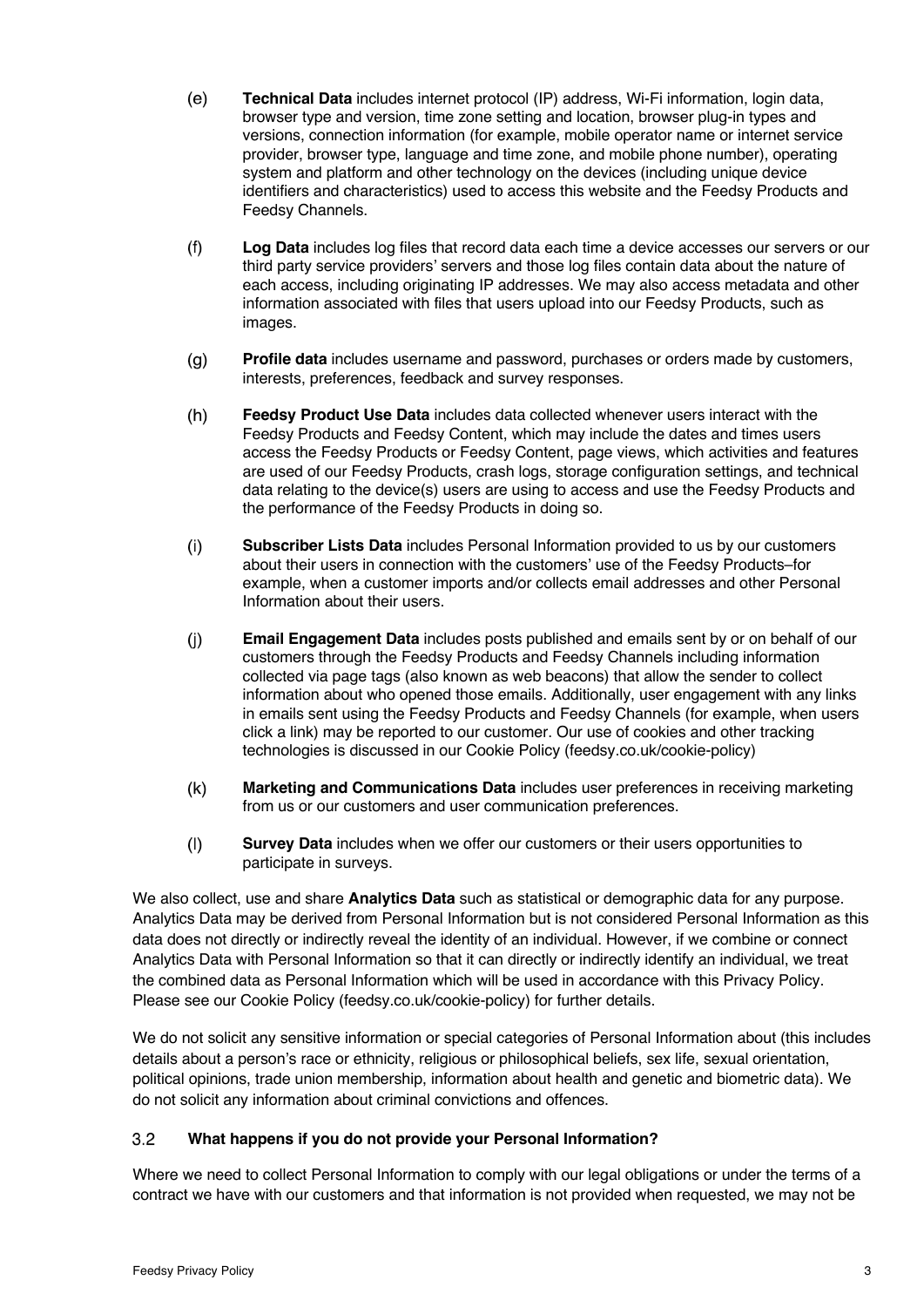able to perform the contract we have or are trying to enter into (for example, to provide the Feedsy Products).

In this case, we may have to terminate our customers' Subscription to use the Feedsy Products and will notify our customers of such termination.

# **How is Personal Information collected?** 4.

We use different methods to collect data from and about people including through:

- $(a)$ **Direct interactions.** People may give us their Personal Information by filling in forms or by corresponding with us by post, phone, email or otherwise. This includes Personal Information provided when people:
	- (i) purchase the Feedsy Products;
	- (ii) subscribe to receive Feedsy Content and Customer Content via the Feedsy Channels;
	- (iii) provide a business card;
	- (iv) make a request to receive marketing;
	- (v) complete survey; or
	- (vi) give us some feedback.
- **Automated technologies or interactions.** As website visitors, customers and users  $(b)$ interact with our website, we may automatically collect Personal Information about their equipment, browsing actions and patterns. We collect this Personal Information by using cookies, server logs and other similar technologies. We may also receive Personal Information about visitors or other users who visit other websites employing our cookies. Please see our Cookie Policy (feedsy.co.uk/cookie-policy) for further details.
- **Third parties or publicly available sources.** We may receive Personal Information from  $(c)$ various third parties and public sources as set out below:
	- (i) our customers;
	- (ii) technology service providers such as Campaign Monitor based in the US;
	- (iii) hosting service providers such as Cloudways with cloud-based servers in the United Kingdom;
	- (iv) analytics providers such as YouTube and Google based outside Australia and the United Kingdom or European Economic Area;
	- (v) advertising networks such as Facebook or Google Adwords based outside Australia and the United Kingdom or European Economic Area;
	- (vi) providers of technical, payment and delivery services such as Stripe and Chargify based outside Australia and the United Kingdom or European Economic Area;
	- (vii) data brokers or aggregators based outside Australia and the United Kingdom or European Economic Area; and
	- (viii) publicly availably sources based inside or outside Australia and the United Kingdom or European Economic Area.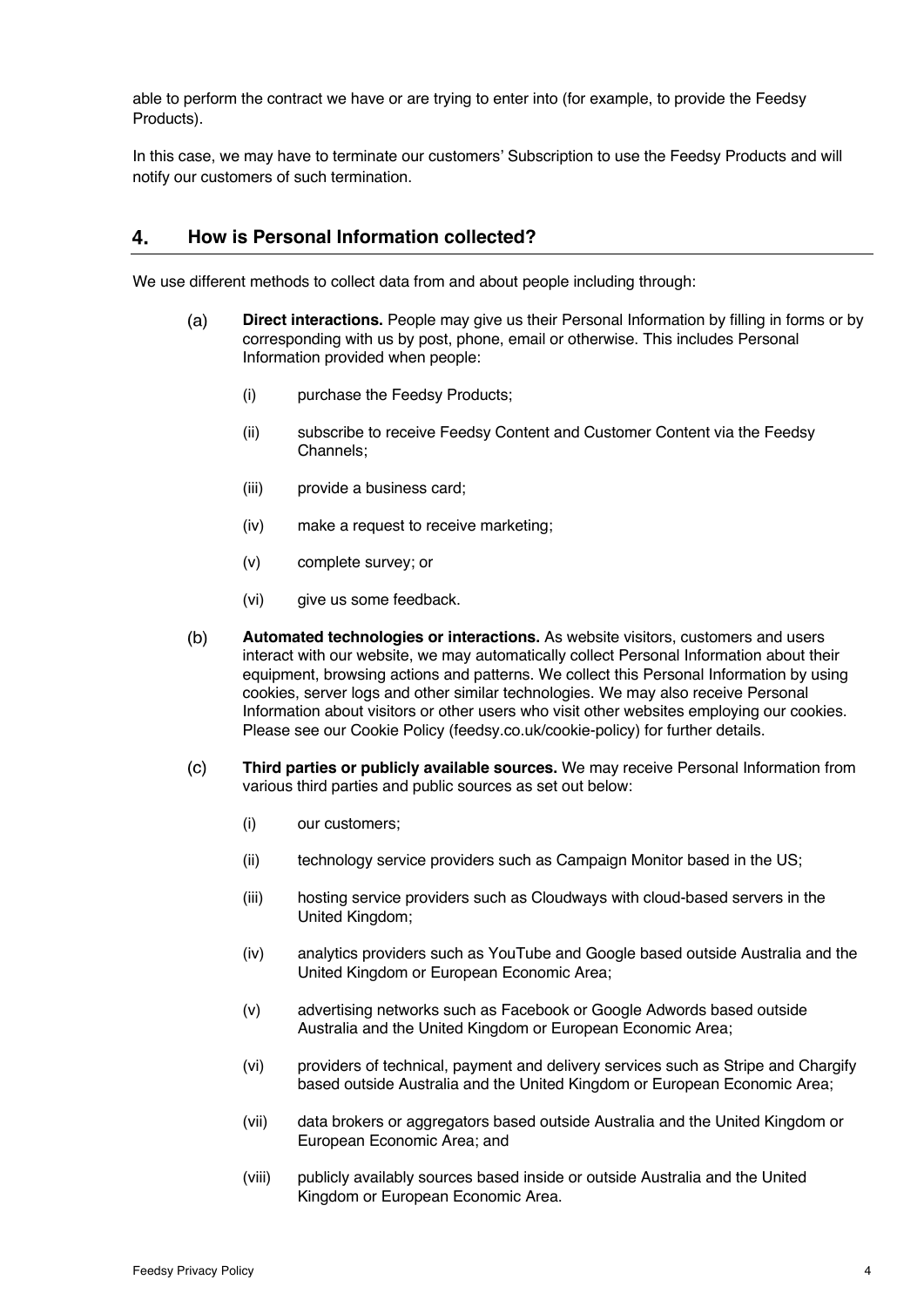# $5<sub>1</sub>$ **How do we and others use Personal Information which we and they collect and why?**

# $5.1$ **When we will use Personal Information**

We will only use Personal Information as the law allows us to. Most commonly, we will use Personal Information in the following circumstances:

- Where we need to perform the contract we are about to enter into or have entered into with  $(a)$ our customers.
- $(b)$ Where it is necessary for our legitimate interests (or those of a third party) and the individuals' interests and fundamental rights do not override those interests.
- $(c)$ Where we need to comply with a legal or regulatory obligation.

Generally we do not rely on consent as a legal basis for processing Personal Information other than in relation to sending third party direct marketing communications to users via the Feedsy Channels.

People have the right to withdraw consent to marketing at any time by contacting us ( or by following the opt out options available in the Feedsy Channels.

# $5.2$ **Purposes for which we will use Personal Information**

We have set out below in a table format a description of all the ways we plan to use Personal Information, and which of the legal bases (for United Kingdom or European Economic Area residents only) we rely on to do so. We have also identified what are our legitimate interests where appropriate.

We may process Personal Information for more than one lawful ground depending on the specific purpose for which we are using the data. People can **contact us** to find out more details about the specific legal ground we are relying on to process Personal Information.

| <b>Purpose/Activity</b>                                                                                                  | Type of data (as<br>defined in section 3.1<br>above)                           | Lawful basis for processing<br>including basis of legitimate interest                                                             |
|--------------------------------------------------------------------------------------------------------------------------|--------------------------------------------------------------------------------|-----------------------------------------------------------------------------------------------------------------------------------|
| To register a new customer                                                                                               | (a) Identity<br>(b) Contact                                                    | Performance of a contract with our<br>customers                                                                                   |
| To process and deliver orders<br>including:<br>(a) Manage payments, fees and<br>charges<br>(b) Collect and recover money | (a) Identity<br>(b) Contact<br>(c) Financial<br>(d) Transaction                | (a) Performance of a contract with our<br>customers<br>(b) Necessary for our legitimate<br>interests (to recover debts due to us) |
| owed to us<br>To provide the Feedsy Products<br>and Feedsy Content via the<br><b>Feedsy Channels</b>                     | (a) Identity<br>(b) Contact<br>(c) Financial<br>(d) Transaction<br>(f) Profile | Performance of a contract with our<br>customers                                                                                   |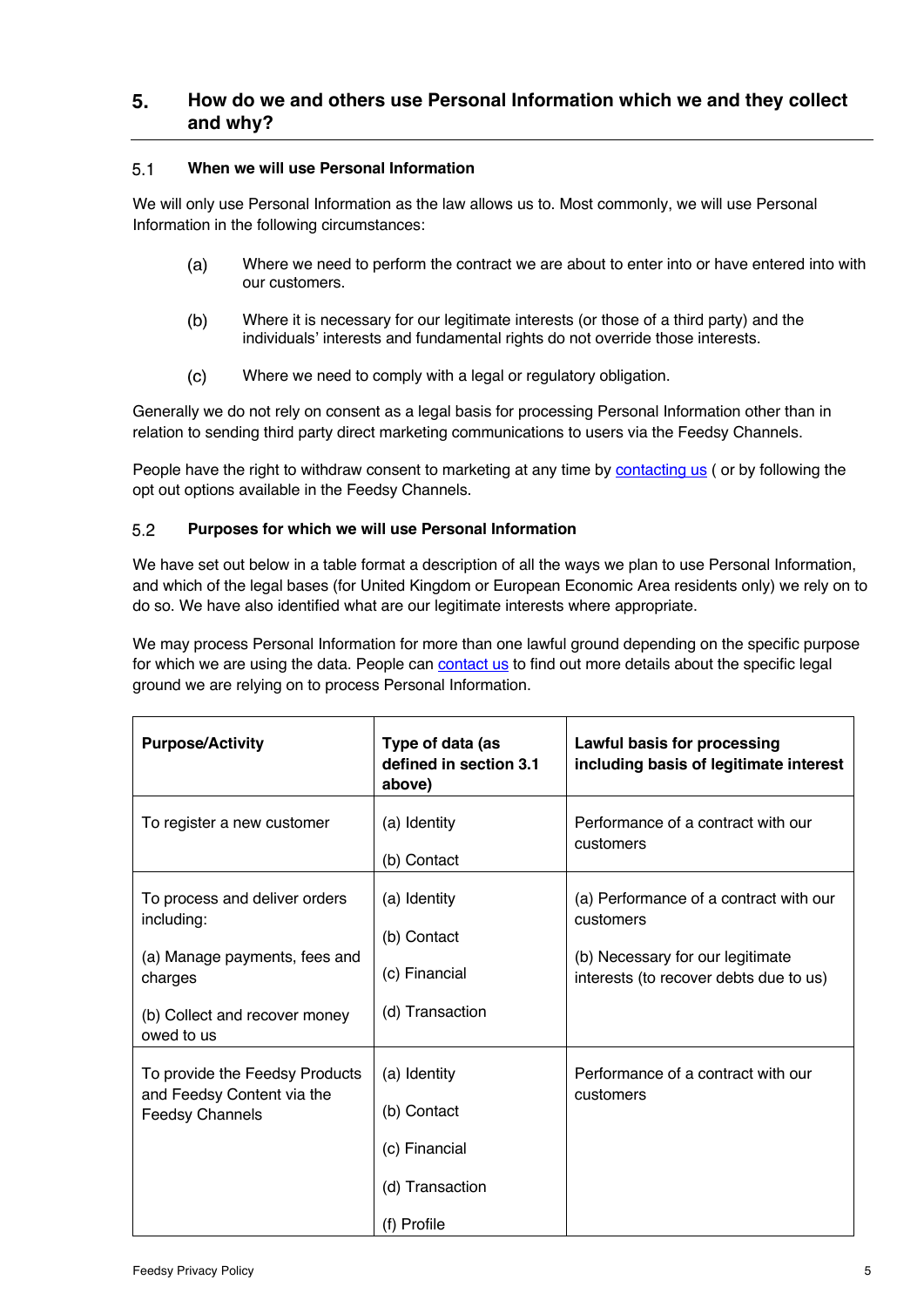|                                                                                                                                                                                                                                                             | (g) Feedsy Product Use                                                                                          |                                                                                                                                                                                                                                                                                               |
|-------------------------------------------------------------------------------------------------------------------------------------------------------------------------------------------------------------------------------------------------------------|-----------------------------------------------------------------------------------------------------------------|-----------------------------------------------------------------------------------------------------------------------------------------------------------------------------------------------------------------------------------------------------------------------------------------------|
|                                                                                                                                                                                                                                                             | (h) Subscriber Lists                                                                                            |                                                                                                                                                                                                                                                                                               |
|                                                                                                                                                                                                                                                             | (i) Email Engagement                                                                                            |                                                                                                                                                                                                                                                                                               |
|                                                                                                                                                                                                                                                             | (j) Survey Data                                                                                                 |                                                                                                                                                                                                                                                                                               |
|                                                                                                                                                                                                                                                             |                                                                                                                 |                                                                                                                                                                                                                                                                                               |
| To manage our relationship with<br>customers and users which will<br>include:<br>(a) Notifying customers and<br>users about changes to our<br>terms or Policies<br>(b) Asking people to leave a<br>review or take a survey<br>To enable customers and users | (a) Identity<br>(b) Contact<br>(c) Profile<br>(d) Marketing and<br>Communications<br>(e) Survey<br>(a) Identity | (a) Performance of a contract with our<br>customers<br>(b) Necessary to comply with a legal<br>obligation<br>(c) Necessary for our legitimate<br>interests (to keep our records updated<br>and to study how customers use our<br>products/services)<br>(a) Performance of a contract with our |
| to complete a survey                                                                                                                                                                                                                                        | (b) Contact                                                                                                     | customers                                                                                                                                                                                                                                                                                     |
|                                                                                                                                                                                                                                                             | (c) Profile                                                                                                     | (b) Necessary for our legitimate<br>interests (to study how customers use<br>our products/services, to develop them                                                                                                                                                                           |
|                                                                                                                                                                                                                                                             | (e) Marketing and<br>Communications                                                                             | and grow our business)                                                                                                                                                                                                                                                                        |
|                                                                                                                                                                                                                                                             | (e) Survey                                                                                                      |                                                                                                                                                                                                                                                                                               |
| To administer and protect our<br>business, this website and the<br><b>Feedsy Products (including</b><br>troubleshooting, data analysis,<br>testing, system maintenance,<br>support, reporting and hosting of<br>data)                                       | (a) Identity<br>(b) Contact<br>(c) Technical                                                                    | (a) Necessary for our legitimate<br>interests (for running our business,<br>provision of administration and IT<br>services, network security, to prevent<br>fraud and in the context of a business<br>reorganisation or group restructuring<br>exercise)                                      |
|                                                                                                                                                                                                                                                             |                                                                                                                 | (b) Necessary to comply with a legal<br>obligation                                                                                                                                                                                                                                            |
| To deliver relevant website<br>content and advertisements to<br>customers and their users on<br>their behalf and measure or<br>understand the effectiveness of<br>the advertising we serve to<br>customers and users                                        | (a) Identity<br>(b) Contact<br>(c) Profile<br>(e) Marketing and<br>Communications                               | (a) Performance of a contract with our<br>customers<br>(b) Necessary for our legitimate<br>interests (to operate a business that<br>provides marketing products and<br>services to customers and for<br>customers to use our                                                                  |
|                                                                                                                                                                                                                                                             | (f) Technical<br>(g) Email Engagement                                                                           | products/services, to develop them, to<br>grow our business and to inform our<br>marketing strategy)                                                                                                                                                                                          |
| To use data analytics to improve<br>our website, Feedsy Products,                                                                                                                                                                                           | (a) Technical                                                                                                   | Necessary for our legitimate interests<br>(to define types of customers for our                                                                                                                                                                                                               |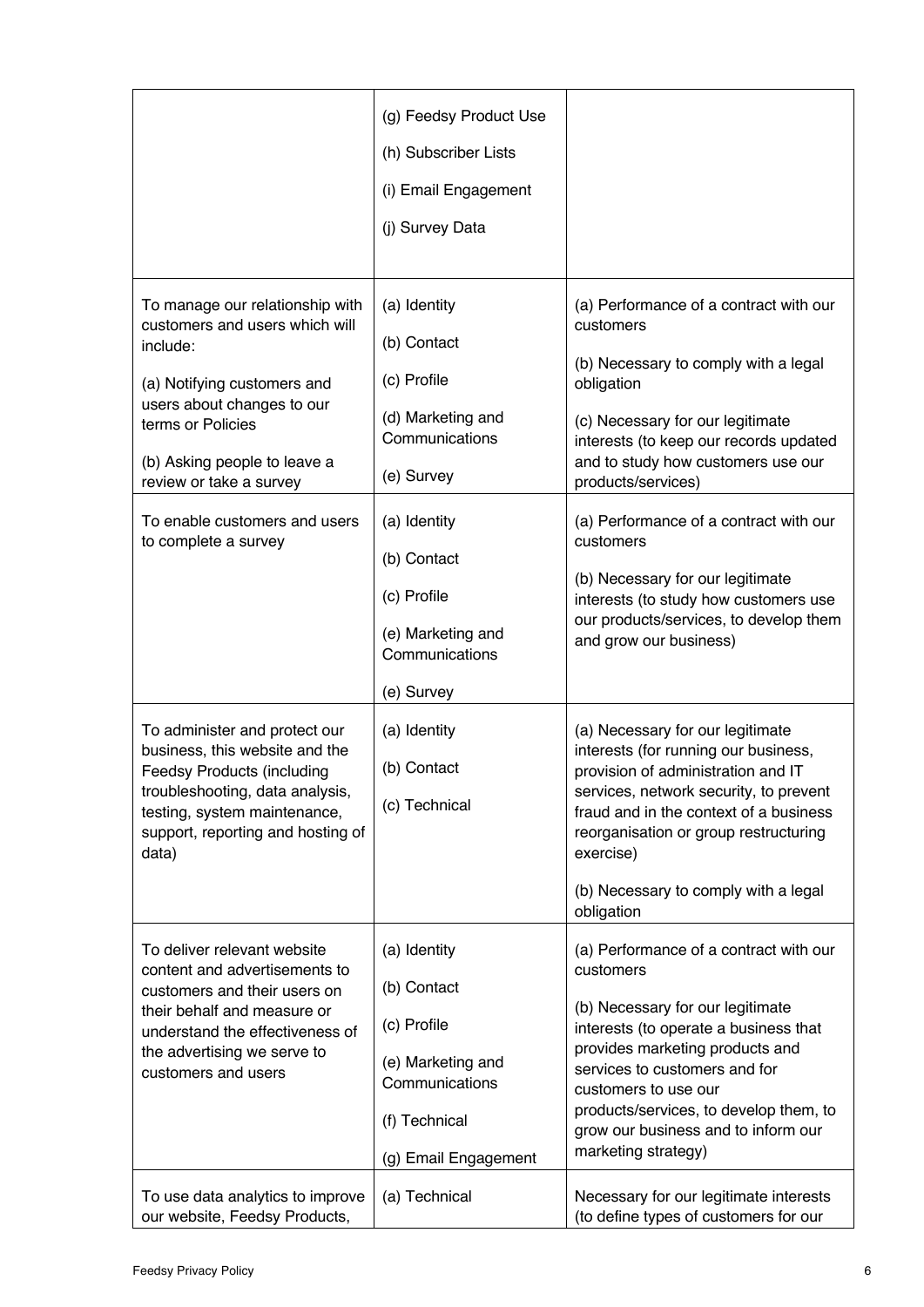| Feedsy Channels, Feedsy<br>Content, marketing, customer<br>and user relationships and<br>experiences                                                                                                                                                                                                                                       | (b) Feedsy Product Use                                                                                                                                                      | products and services, to keep our<br>website updated and relevant, to<br>develop our business and to inform our<br>marketing strategy)                                                   |
|--------------------------------------------------------------------------------------------------------------------------------------------------------------------------------------------------------------------------------------------------------------------------------------------------------------------------------------------|-----------------------------------------------------------------------------------------------------------------------------------------------------------------------------|-------------------------------------------------------------------------------------------------------------------------------------------------------------------------------------------|
| To market to our customers<br>make suggestions and<br>recommendations to customers<br>about goods or services that<br>may be of interest to them                                                                                                                                                                                           | (a) Identity<br>(b) Contact<br>(c) Technical<br>(d) Usage<br>(e) Profile<br>(f) Marketing                                                                                   | Necessary for our legitimate interests<br>(to develop our products/services and<br>grow our business)                                                                                     |
| To infer users' geographic<br>location based on users' IP<br>address; to track behaviour level<br>to identify and understand<br>trends in the various interactions<br>with our Feedsy Products and<br>Feedsy Content and to conduct<br>analysis based on such data<br>about usage, feature adoption<br>and forecasting                     | (a) Identity<br>(b) Contact<br>(c) Financial<br>(d) Transaction<br>(f) Profile<br>(g) Feedsy Product Use<br>(h) Subscriber Lists<br>(i) Email Engagement<br>(j) Survey Data | Performance of a contract with our<br>customers                                                                                                                                           |
| To screen for and prevent<br>undesirable or abusive activity<br>For example, we have<br>automated systems that screen<br>content for phishing activities,<br>spam, and fraud                                                                                                                                                               | (a) Identity<br>(b) Contact<br>(c) Financial<br>(d) Transaction<br>(e) Technical<br>(f) Feedsy Product Use                                                                  | (a) Necessary to comply with a legal<br>obligation<br>(b) Necessary for our legitimate<br>interests (to protect our information<br>security and that of our customers and<br>their users) |
| To identify who our customers<br>are, including both identification<br>and authentication purposes, to<br>carry out our obligations and<br>enforce our rights arising from<br>any contracts entered into<br>between us and our customers<br>(including for billing and<br>collection) and to respond to<br>legal requests or prevent fraud | (a) Identity<br>(b) Contact<br>(c) Financial<br>(d) Transaction                                                                                                             | Necessary to comply with a legal<br>obligation                                                                                                                                            |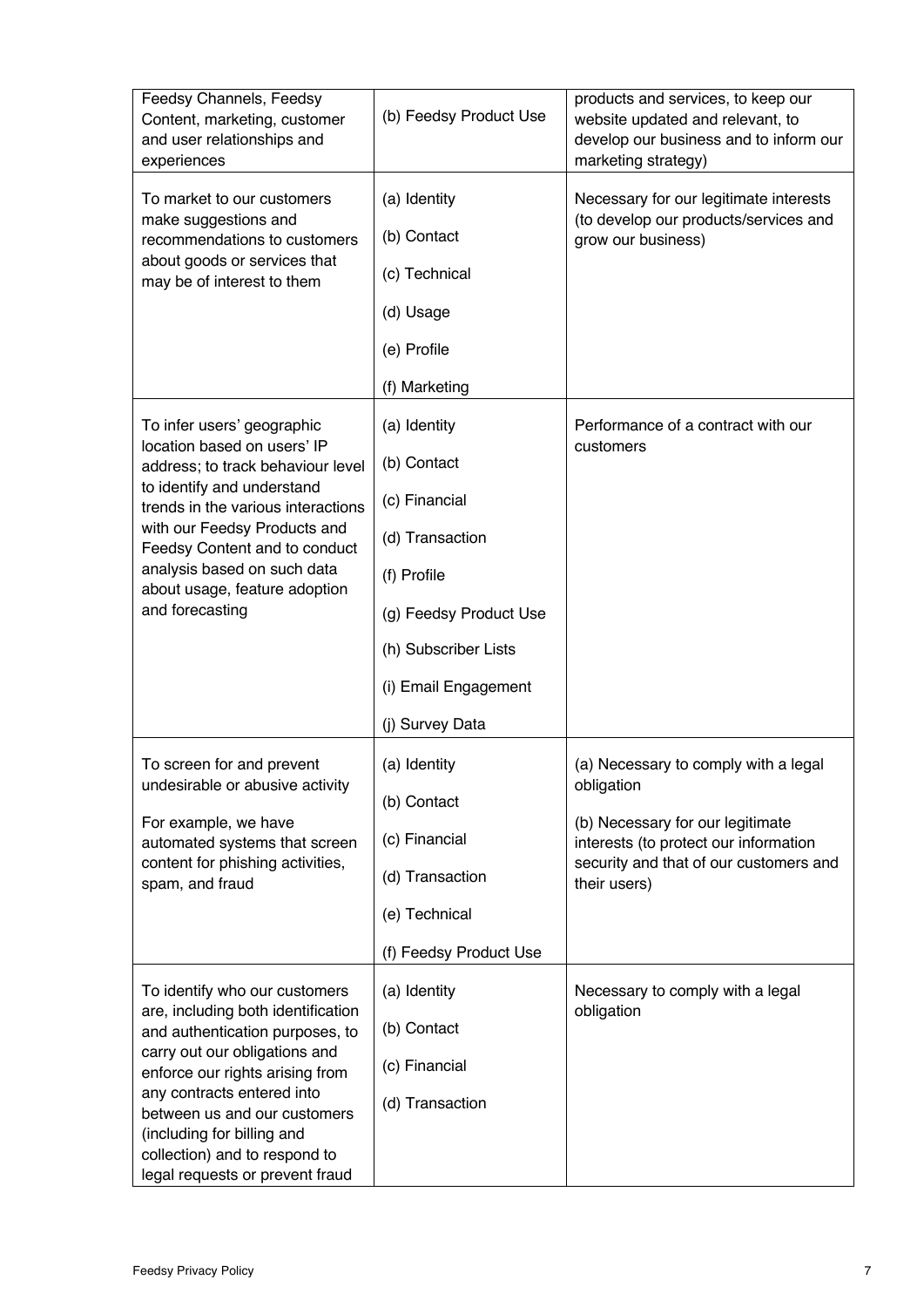| If we receive a subpoena or      |  |
|----------------------------------|--|
| other legal request, we may      |  |
| need to inspect the data we hold |  |
| to determine how to respond      |  |

### $5.3$ **Promotional offers from us or our customers**

We may use Personal Information to form a view on what we think users may want or need, or what may be of interest to users. This is how we decide which products, services and offers may be relevant for users (we call this marketing).

Users will receive marketing communications from us if they have requested information from us or our customers or purchased Feedsy Products from us or our customers and, in each case, they have not opted out of receiving that marketing.

We do not market our products to our customers' Subscribers but we do send our customers' marketing communications to their Subscribers on their behalf.

See section 6 below for information on how you can control marketing.

# $5.4$ **Change of purpose**

We will only use Personal Information for the purposes for which we collected it, unless we reasonably consider that we need to use it for another reason and that reason is related with the original purpose. If an individual wishes to get an explanation as to how the processing for the new purpose is compatible with the original purpose, they should contact us.

If we need to use Personal Information for an unrelated purpose, we will notify the people concerned and we will seek their consent or explain the legal basis which allows us to do so.

Please note that we may process Personal Information without individuals' knowledge or consent, in compliance with the above rules, where this is required or permitted by law.

# **How you can control the use of Personal Information** 6.

### $6.1$ **How you can opt out from marketing**

People can ask us or third parties to stop sending them marketing messages at any time or by following the opt-out links on any marketing message by us or by contacting us.

Where people opt out of receiving these marketing messages, this will not apply to Personal Information provided to us as a result of their purchases or other transactions.

### $6.2$ **Cookies**

People can set their browser to refuse all or some browser cookies, or to alert them when websites set or access cookies. If people disable or refuse cookies, some parts of this website may become inaccessible or not function properly. For more information about the cookies we use, please see (feedsy.co.uk/cookiepolicy)

# $\overline{7}$ . **Disclosures of Personal Information**

We may have to share Personal Information with the parties set out below for the purposes set out in the table in section 5: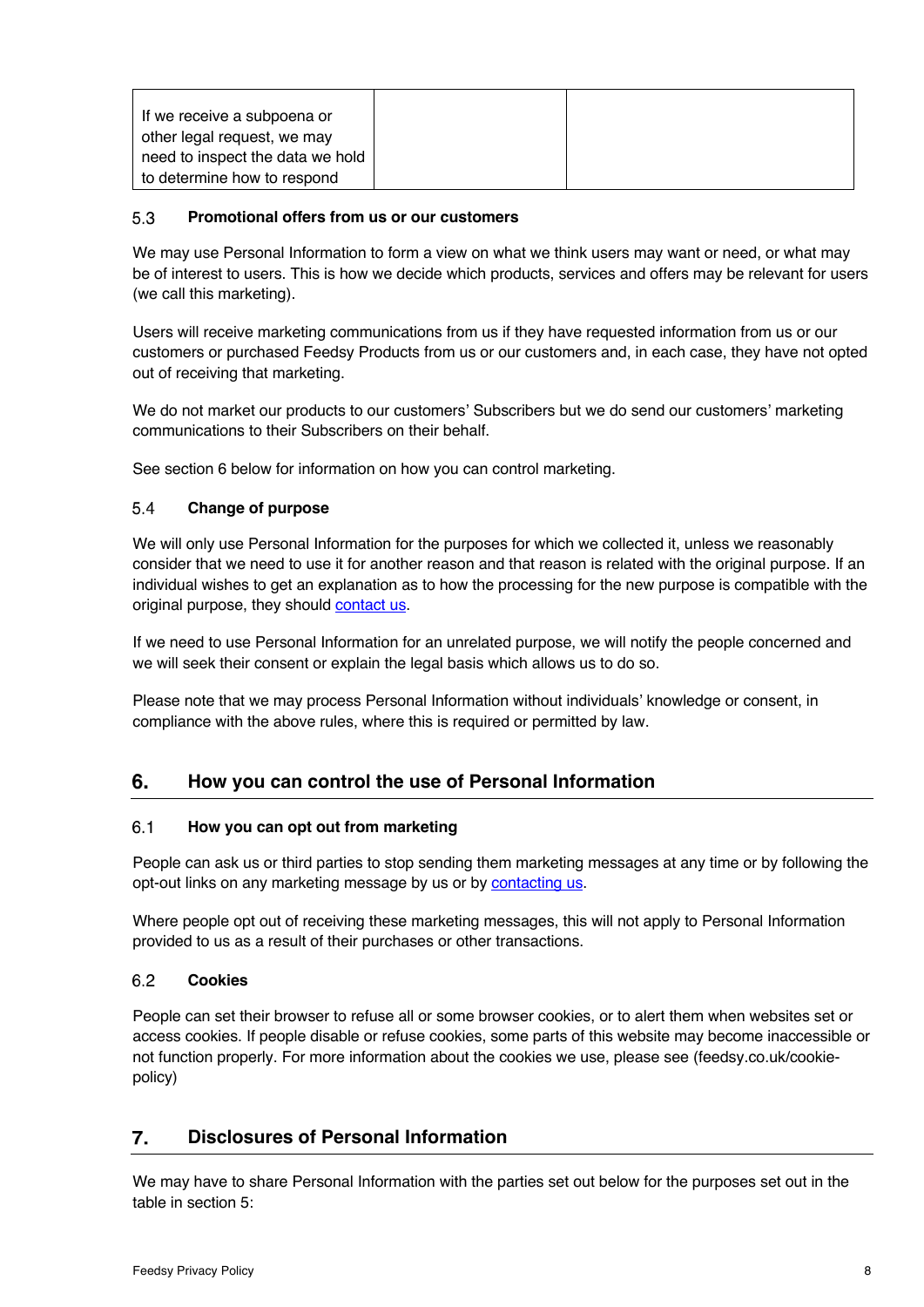- $(a)$ our customers on whose behalf we may collect and process (in accordance with their instructions) the Personal Information of their users pursuant to the Terms and Conditions of their Subscription;
- $(b)$ technology providers acting as processors or joint controllers based in the US and Serbia whose technology we use or licence to provide our website, the Feedsy Products and the Feedsy Content via the Feedsy Channels;
- $(c)$ service providers acting as processors based in the US who provide data processing, billing, analytic, hosting, customer support, online and offline marketing, IT and system administration services to us;
- $(d)$ sub-contractors and agents acting as processors based in the United Kingdom, Malaysia, India and China who we outsource certain business functions such as sales, administration and software development activities to;
- $(e)$ professional advisers acting as processors or joint controllers including lawyers, bankers, auditors and insurers based Australian and United Kingdom who provide consultancy, banking, legal, insurance and accounting services;
- $(f)$ regulators and other authorities acting as processors or joint controllers based in Australia and the United Kingdom who require reporting of processing activities in certain circumstances;
- $(g)$ legal bodies or enforcement agencies based in Australia and the United Kingdom as required by applicable law, such as to comply with any court order, subpoena or other law or legal process, when we believe in good faith that disclosure is necessary to protect our rights, protect people safety or the safety of others, investigate fraud, or respond to a governmental or regulatory request;
- $(h)$ debt collectors to enforce our rights arising from any contracts entered into between us and our customers and for billing and collection; and
- $(i)$ third parties to whom we may choose to sell, transfer, or merge parts of our business or our assets. Alternatively, we may seek to acquire other businesses or merge with them. If a change happens to our business, then the new owners may use Personal Information in the same way as set out in this Privacy Policy.

We aim to ensure that all third parties to agree to respect the security of Personal Information and to treat it in accordance with applicable law.

# 8. **International transfers**

We are an Australian company and as such transfer the Personal Information of people who are residents of other countries to Australia.

Many of our external third parties are based outside Australia, United Kingdom, European Union and the European Economic Area (**EEA**) so their processing of Personal Information will involve a transfer of data outside Australia, the United Kingdom, European Union and the EEA.

Whenever we transfer Personal Information of people ordinarily resident in the United Kingdom, European Union or the EEA, we aim to ensure a similar degree of protection is afforded to it as may be required under applicable law such as through one of the following safeguards is implemented:

Where we use certain service providers, we may use specific contracts approved by the  $(a)$ European Commission which give Personal Information the same protection it has in Europe. For further details, see European Commission: Model contracts for the transfer of Personal Information to third countries: https://ec.europa.eu/info/law/law-topic/dataprotection/international-dimension-data-protection/standard-contractual-clauses-scc\_en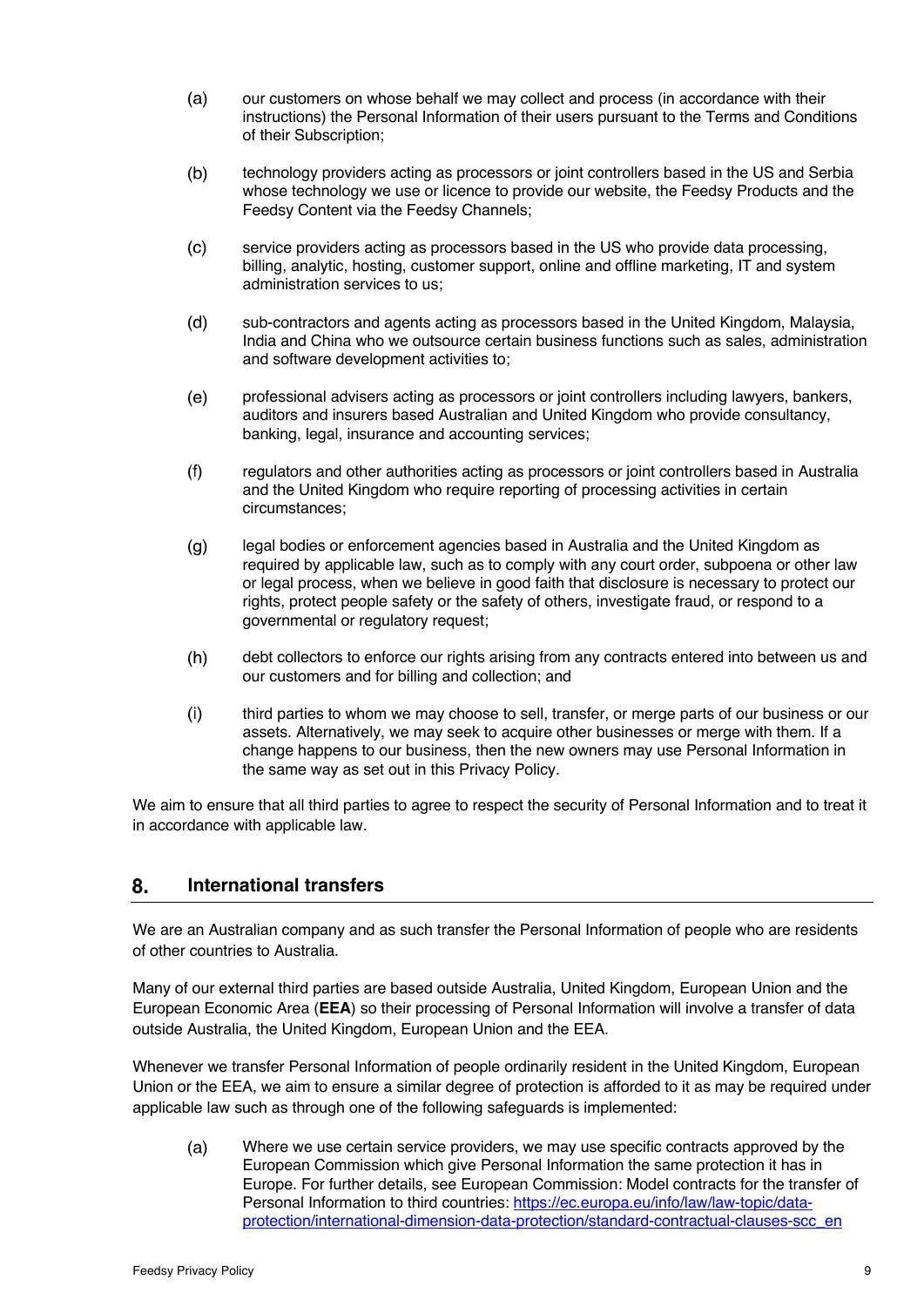$(b)$ Where we use providers based in the US, we may transfer data to them if they are part of the Privacy Shield which requires them to provide similar protection to Personal Information shared between the Europe and the US. For further details, see European Commission: EU-US Privacy Shield: https://ec.europa.eu/info/law/law-topic/data-protection/internationaldimension-data-protection/eu-us-data-transfers\_en]

# 9. **How we manage data security**

We have put in place security measures aimed to prevent Personal Information from being  $(a)$ accidentally lost, used or accessed in an unauthorised way, altered or disclosed. In addition, we endeavour to limit access to Personal Information to those employees, agents, contractors and other third parties who have a business need to know. We seek to require them to agree to only process Personal Information on our instructions and they are subject to a duty of confidentiality. We have put in place procedures to deal with any suspected or actual Personal Information breach and will notify the people concerned and any applicable regulator of a breach where we are legally required to do so.

# $10<sub>1</sub>$ **How long we keep data for**

We will retain Personal Information for as long as necessary to fulfil the purposes we collected it for, including for the purposes of satisfying any legal, accounting, or reporting requirements.

To determine the appropriate retention period for Personal Information, we consider the amount, nature, and sensitivity of the Personal Information, the potential risk of harm from unauthorised use or disclosure of Personal Information, the purposes for which we process Personal Information and whether we can achieve those purposes through other means, and the applicable legal requirements.

We have to keep basic information about our customers (including Contact, Identity, Financial and Transaction Data) including for reasons under applicable law and generally this means we will be keeping the data for least six years after they cease being customers for tax purposes.

In some circumstances people ordinarily resident in the United Kingdom of the European Union can ask us to delete their data: see *Request erasure* under the definitions below for further information.

In some circumstances we may anonymise Personal Information (so that it can no longer be associated with an individual) for research or statistical purposes in which case we may use this information indefinitely without further notice to the individual concerned or to our customers.

# $11.$ **Individual Legal Rights in relation to Personal Information and how to exercise them**

### $11.1$ **United Kingdom and European Economic Area residents**

If you are an individual who is ordinarily resident in the United Kingdom or the European Economic Area, under certain circumstances, you will have the following Individual Legal Rights under Applicable Data Protection Legislation in relation to your Personal Information. These are the right to:

- $(a)$ Request access to Personal Information
- $(b)$ Request correction of Personal Information
- $(c)$ Request erasure of Personal Information
- $(d)$ Object to processing of Personal Information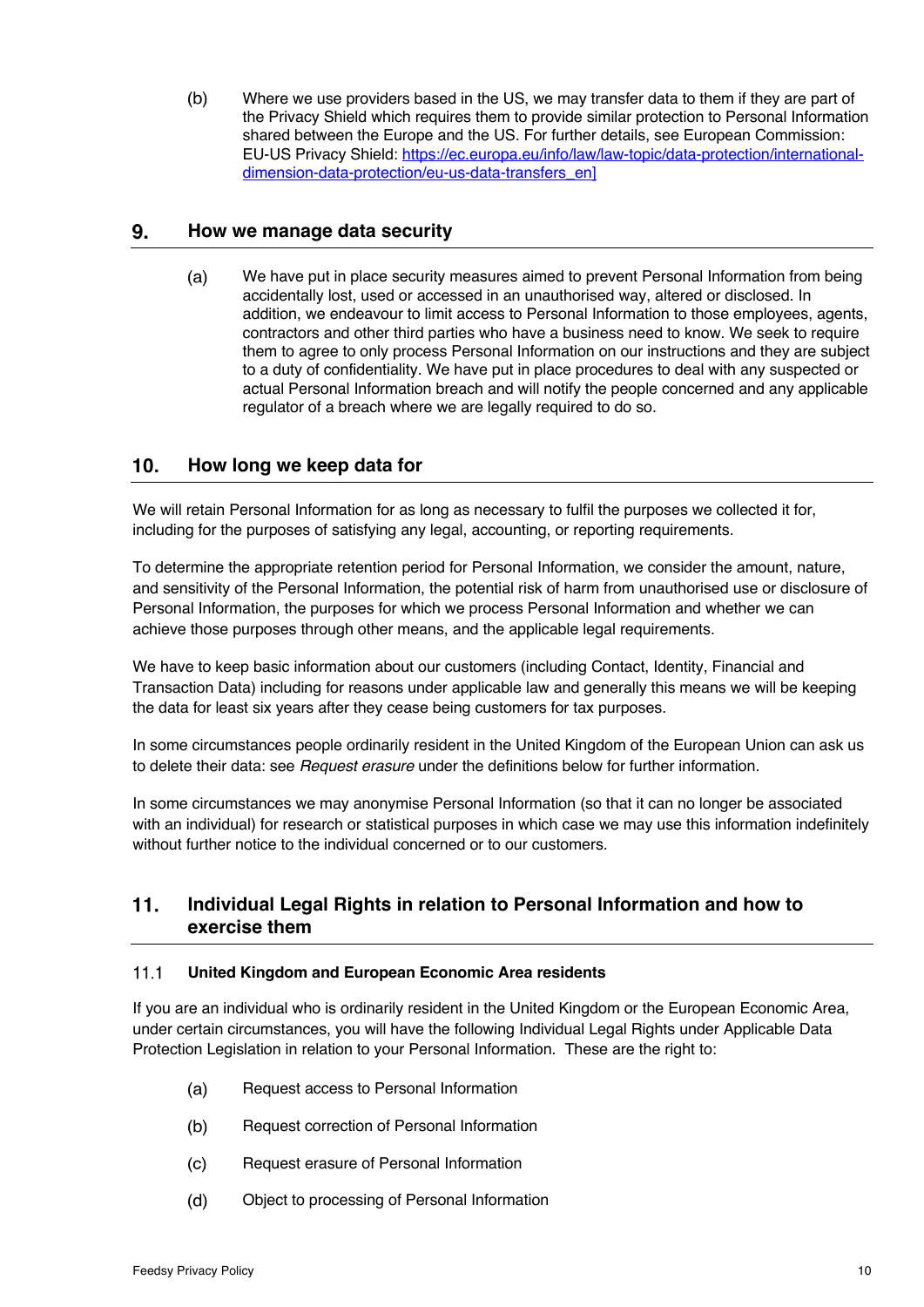- $(e)$ Request restriction of processing Personal Information
- $(f)$ Request transfer of Personal Information
- Right to withdraw consent  $(q)$

More information about these rights is provided in the definitions section below.

If you, as an individual, wishes to exercise any of the rights set out above, please contact us.

# $112$ **Australian residents**

If you are an individual who is ordinarily resident Australia, under certain circumstances, you will have the following rights under Applicable Data Protection Legislation in relation to your Personal Information. These are the right to:

- $(a)$ Request access to Personal Information
- $(b)$ Request correction of Personal Information
- $(c)$ Right to withdraw consent

More information about these rights is provided in the definitions section below.

If you, as an individual, wishes to exercise any of the rights set out above, please contact us.

# $11.3$ **No fee usually required**

People will not have to pay a fee to access their Personal Information (or to exercise any of the other rights). However, we may charge a reasonable fee if a request is clearly unfounded, repetitive or excessive. Alternatively, we may refuse to comply with a request in these circumstances.

### $11.4$ **What we may need to respond to your requests**

We may need to request specific information to help us confirm the identity and validate the right to access the Personal Information (or to exercise any of their other rights). This is a security measure to ensure that Personal Information is not disclosed to someone who has no right to receive it. We may also contact other people to ask for further information in relation to their request to speed up our response.

### $11.5$ **When we will respond**

We try to respond to all legitimate requests within one month. Occasionally it may take us longer than a month if a request is particularly complex, involves multiple requests or if our customers cause delays to our response to you. If appropriate our customers may respond to requests from users. In this case, we will notify the individual concerned and keep them updated.

# $12.$ **Definitions**

Capitalised terms used in this Privacy Policy and not defined in the relevant clause or set out below are defined in our Terms and Conditions (feedsy.co.uk/terms-and-conditions)

### $12.1$ **Lawful basis**

**Comply with a legal or regulatory obligation** means processing Personal Information where it is necessary for compliance with a legal or regulatory obligation that we are subject to.

**Legitimate Interest** means the interest of our business in conducting and managing our business to enable us to give customers and users the best service/product and the best and most secure experience. We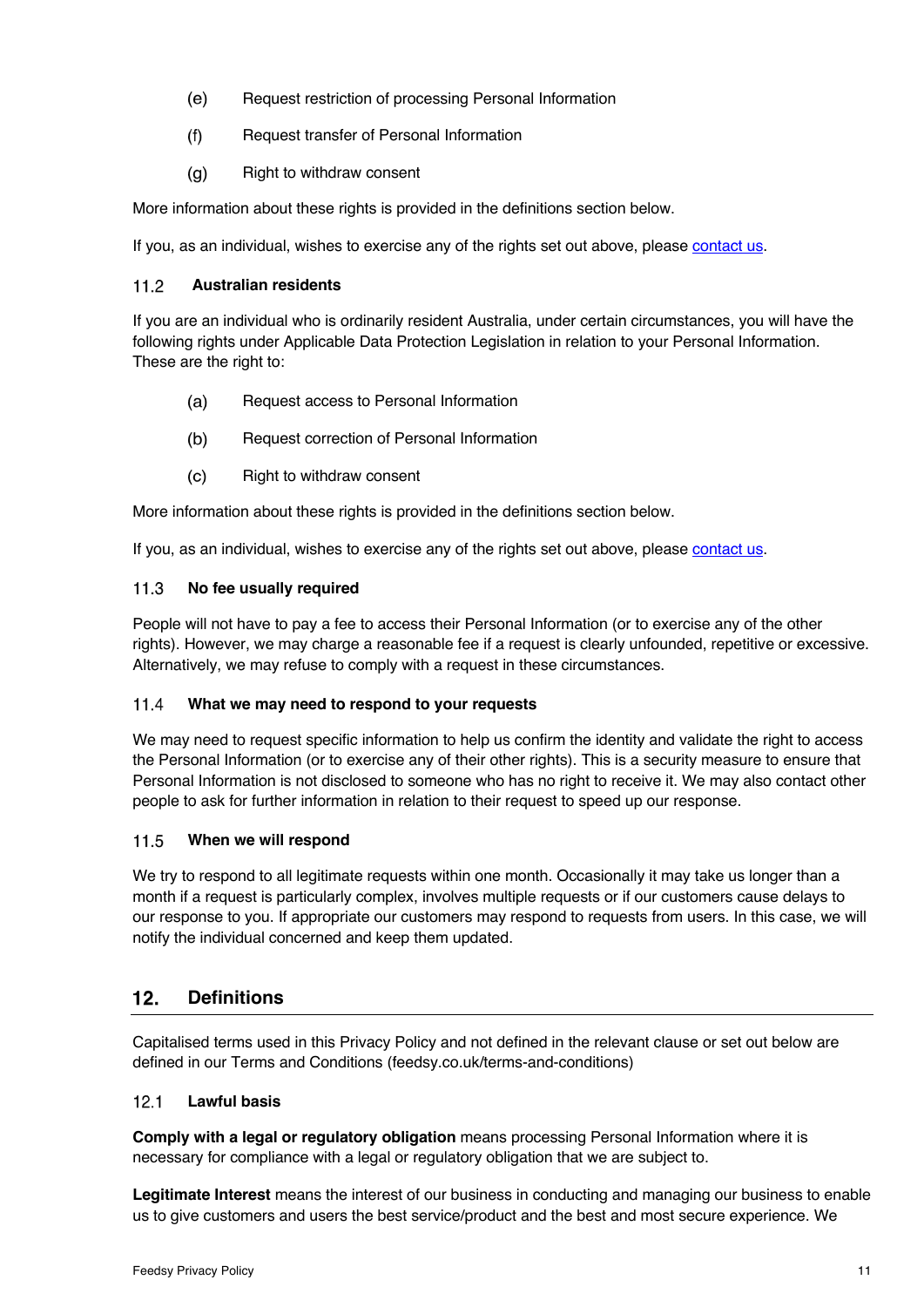make sure we consider and balance any potential impact on people (both positive and negative) and their rights before we process Personal Information for our legitimate interests. We do not use Personal Information for activities where our interests are overridden by the impact on people (unless we have consent or are otherwise required or permitted to by law). People can obtain further information about how we assess our legitimate interests against any potential impact on them in respect of specific activities by contacting us

**Performance of Contract** means processing data where it is necessary for the performance of a contract to which our customers are a party or to take steps at our customers' request before entering into such a contract.

# $12.2$ **Individual Legal Rights**

Individual legal rights in the European Economic Area and the United Kingdom have the right to:

**Object to processing** which means of their Personal Information where we are relying on a legitimate interest (or those of a third party) and there is something about their particular situation which makes them want to object to processing on this ground as they feel it impacts on their fundamental rights and freedoms. People also have the right to object where we are processing their Personal Information for direct marketing purposes. In some cases, we may demonstrate that we have compelling legitimate grounds to process their information which override their rights and freedoms.

**Request access** which means access to their Personal Information (commonly known as a "data subject access request" in the United Kingdom). This enables them to receive a copy of the Personal Information we hold about them and to check that we are lawfully processing it.

**Request correction** of the Personal Information that we hold about them. This enables people to have any incomplete or inaccurate data we hold about them corrected, though we may need to verify the accuracy of the new data they provide to us.

**Request erasure** which means erasure of their Personal Information. This enables people to ask us to delete or remove Personal Information where there is no good reason for us continuing to process it. People also have the right to ask us to delete or remove their Personal Information where they have successfully exercised their right to object to processing (see below), where we may have processed their information unlawfully or where we are required to erase their Personal Information to comply with local law. Note, however, that we may not always be able to comply with their request of erasure for specific legal reasons which will be notified to the individual concerned, if applicable, at the time of their request.

**Request restriction of processing** which means processing of their Personal Information. This enables people to ask us to suspend the processing of their Personal Information in the following scenarios:

- if they want us to establish the data's accuracy;  $(a)$
- $(b)$ where our use of the data is unlawful but they do not want us to erase it;
- $(c)$ where they need us to hold the data even if we no longer require it as they need it to establish, exercise or defend legal claims; or
- $(d)$ they have objected to our use of their data but we need to verify whether we have overriding legitimate grounds to use it.

**Request the transfer** which means transfer of their Personal Information to them or to a third party. We will provide them with, or a third party they have chosen, their Personal Information in a structured, commonly used, machine-readable format. Note that this right only applies to automated information which they initially provided consent for us to use or where we used the information to perform a contract with our customers.